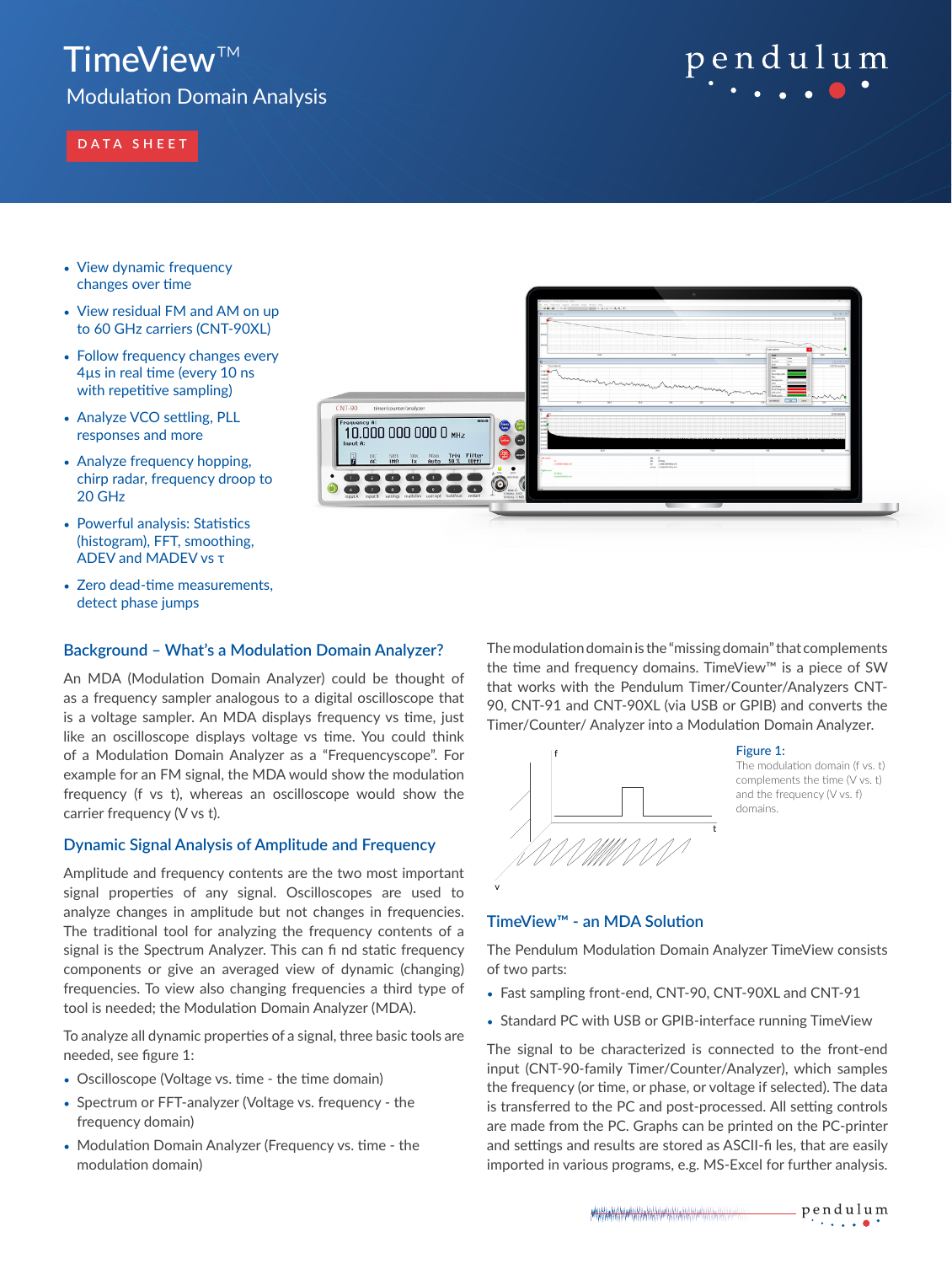# **Modulation Domain Analysis Examples**



Figure 2: Jitter (rms and peak-peak) and noise is quantified in distribution histograms.



Figure 6: Frequency hopping in high quality military troop radio.



Figure 10: Frequency sweep of an analog sweep generator.



Figure 3: The FFT-diagram reveals the modulation frequency, whether intended or unwanted.



Figure 7: Frequency hopping in low cost commercial radio channel scanner.



Figure 11: Frequency sweep of a digital low-cost sweep generator.











Figure 12: Jitter of optical CD-pulses T3 through T11 in CD player.



Figure 5: ADEV vs (Zero-dead-time measurement) reveals poor performance of a synthezised function generator



Figure 9: Frequency settling of VCO after step change of input voltage.